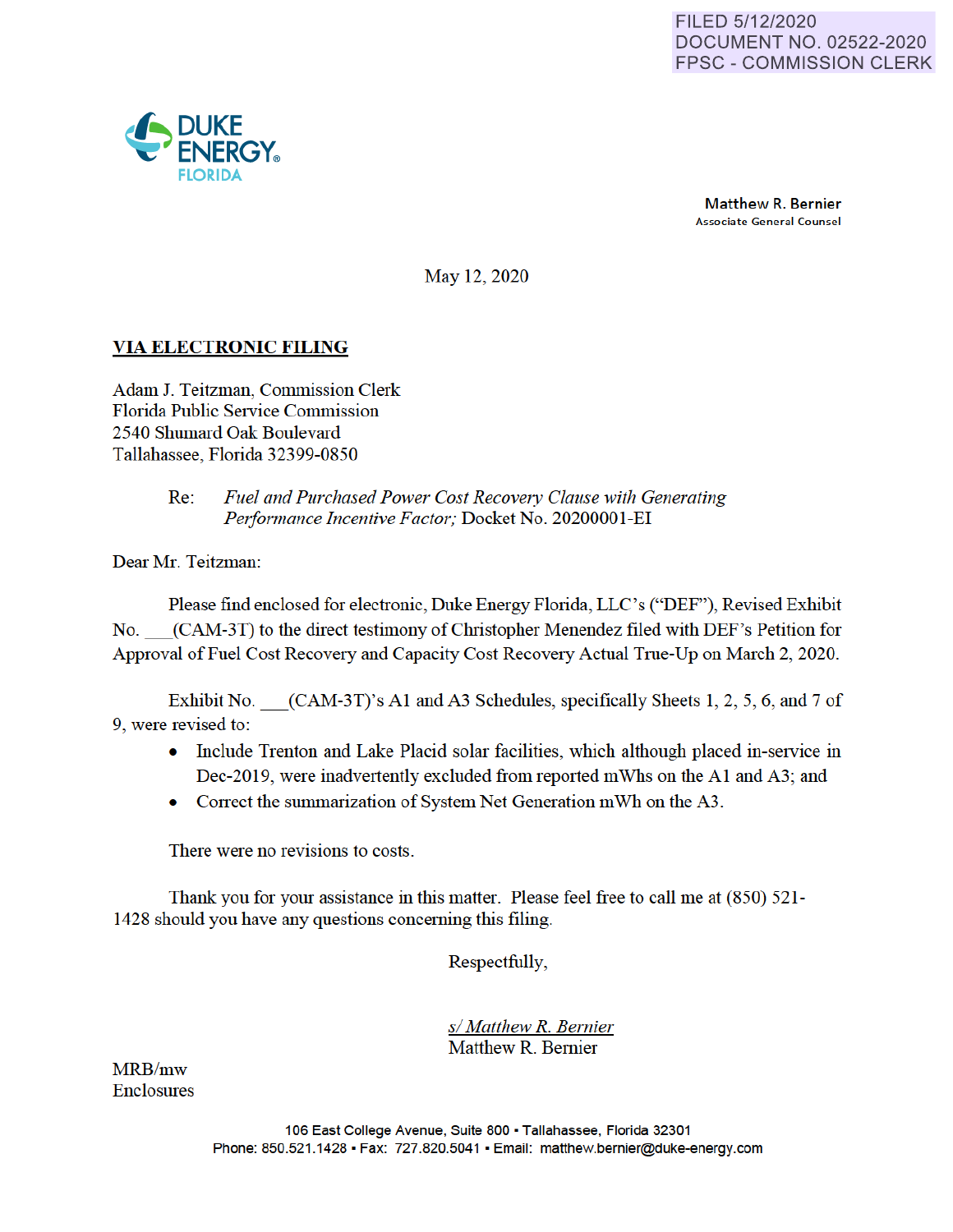## **CERTIFICATE OF SERVICE**

### Docket No. 20200001-EI

I HEREBY CERTIFY that a true and correct copy of the foregoing has been furnished via electronic mail to the following this  $12<sup>th</sup>$  day of May, 2020.

 */s/ Matthew R. Bernier* Attorney

Suzanne Brownless Office of General Counsel FL Public Service Commission 2540 Shumard Oak Blvd. Tallahassee, FL 32399-0850 sbrownle@psc.state.fl.us

J. Beasley / J. Wahlen / M. Means Ausley McMullen P.O. Box 391 Tallahassee, FL 32302 jbeasley@ausley.com jwahlen@ausley.com mmeans@ausley.com

Russell A. Badders Gulf Power Company One Energy Place, Bin 100 Pensacola, FL 32520-0100 russell.badders@nexteraenergy.com

Kenneth A. Hoffman Florida Power & Light Company 134 W. Jefferson Street Tallahassee, FL 32301-1713 ken.hoffman@fpl.com

Jon C. Moyle, Jr. Moyle Law Firm, P.A. 118 North Gadsden Street Tallahassee, FL 32301 jmoyle@moylelaw.com mqualls@moylelaw.com

J.R. Kelly / T. David Office of Public Counsel 111 W. Madison St., Room 812 Tallahassee, FL 32399-1400 kelly.jr@leg.state fl.us david.tad@leg.state.fl.us

Paula K. Brown Regulatory Affairs Tampa Electric Company P.O. Box 111 Tampa, FL 33601-0111 regdept@tecoenergy.com

Maria Moncada / David Lee Florida Power & Light Company 700 Universe Blvd. (LAW/JB) Juno Beach, FL 33408-0420 maria moncada@fpl.com david.lee@fpl.com

James Brew / Laura W. Baker Stone Law Firm 1025 Thomas Jefferson St., N.W. Suite 800 West Washington, DC 20007 jbrew@smxblaw.com lwb@smxblaw.com

Mike Cassel Florida Public Utilities Company 208 Wildlight Avenue Yulee, FL 32097 mcassel@fpuc.com

Beth Keating Gunster, Yoakley & Stewart, P.A. 215 South Monroe Street, Suite 601 Tallahassee, FL 32301 bkeating@gunster.com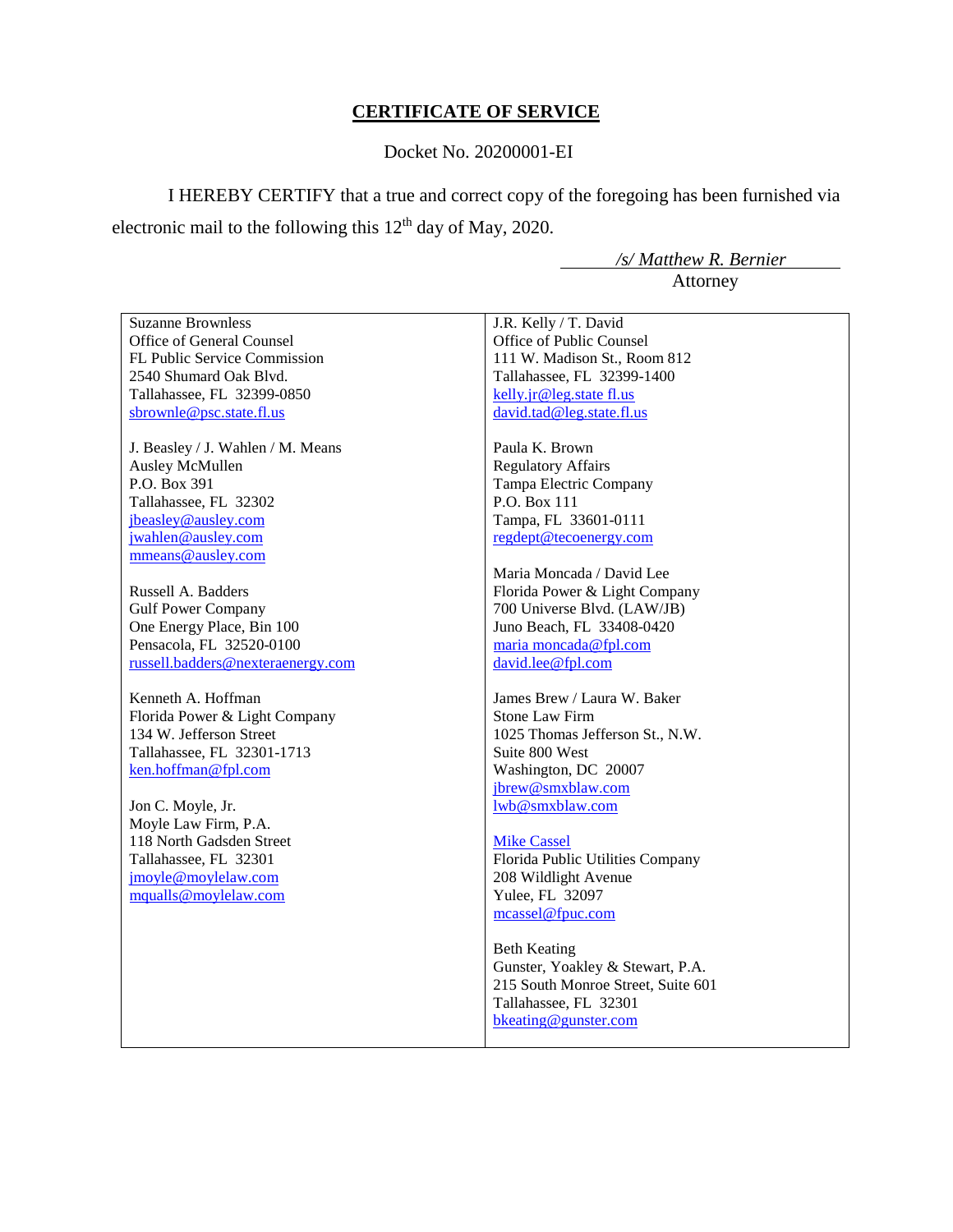|                |                                                                                                           |                          |                              | DUKE ENERGY FLORIDA. LLC<br>FUEL AND PURCHASED POWER<br>DECEMBER 2019 |                  |                          |                        |                                    |                  |                    |                    | Witness:<br>Exhibit No.<br>Schedule | Menendez<br>$(CAM-3T)$<br>A1-1<br>Sheet 1 of 9<br><b>REVISED</b> |
|----------------|-----------------------------------------------------------------------------------------------------------|--------------------------|------------------------------|-----------------------------------------------------------------------|------------------|--------------------------|------------------------|------------------------------------|------------------|--------------------|--------------------|-------------------------------------|------------------------------------------------------------------|
|                |                                                                                                           |                          | $\mathbb{S}$                 |                                                                       |                  |                          | <b>MWH</b>             |                                    |                  |                    |                    | CENTS/KWH                           |                                                                  |
|                |                                                                                                           | <b>ACTUAL</b>            | <b>EST MATED</b>             | <b>D FFERENCE</b><br><b>AMOUNT</b>                                    | %                | <b>ACTUAL</b>            | <b>EST MATED</b>       | <b>D FFERENCE</b><br><b>AMOUNT</b> | %                | <b>ACTUAL</b>      | <b>EST MATED</b>   | <b>DIFFERENCE</b><br><b>AMOUNT</b>  | %                                                                |
| 1<br>2         | FUEL COST OF SYSTEM NET GENERATION (SCH A3)<br><b>COAL CAR SALE</b>                                       | 79,539,979<br>$\Omega$   | 92,653,910<br>$\overline{0}$ | (13, 113, 931)<br>$\overline{0}$                                      | (14.2)<br>0.0    | 2,665,943<br>$\mathbf 0$ | 3,115,729<br>$\Omega$  | (449, 785)<br>$^{\circ}$           | (14.4)<br>0.0    | 2.9836<br>0.0000   | 2.9737<br>0.0000   | 0.0099<br>0.0000                    | 03<br>0 <sub>0</sub>                                             |
| 3              | ADJUSTMENTS TO FUEL COST - MISCELLANEOUS                                                                  | 4,157,828                | 1,162,111                    | 2,995,717                                                             | 257.8            | $\mathbf 0$              | $\Omega$               | $\mathbf 0$                        | 0.0              | 0.0000             | 0.0000             | 0.0000                              | 0 <sub>0</sub>                                                   |
| $\overline{4}$ | TOTAL COST OF GENERATED POWER                                                                             | 83,697,806               | 93,816,021                   | (10, 118, 215)                                                        | (10.8)           | 2,665,943                | 3,115,729              | (449, 785)                         | (14.4)           | 3.1395             | 3.0110             | 0.1285                              | 43                                                               |
| 5<br>6         | ENERGY COST OF PURCHASED POWER - FIRM (SCH A7)<br>ENERGY COST OF SCH C, X ECONOMY PURCH - BROKER (SCH A9) | 3,380,078                | 1,106,770<br>$\mathbf{0}$    | 2,273,308<br>$\Omega$                                                 | 205.4<br>0.0     | 78,567<br>$\mathbf{0}$   | 28,174<br>$\Omega$     | 50,393<br>$\mathbf 0$              | 178.9<br>0.0     | 4.3022<br>0.0000   | 3.9283<br>0.0000   | 0.3739<br>0.0000                    | 95<br>0 <sub>0</sub>                                             |
| $\overline{7}$ | ENERGY COST OF ECONOMY PURCH - NON-BROKER (SCH A9)                                                        | 340,062                  | 223,111                      | 116,951                                                               | 52.4             | 12,124                   | 6,202                  | 5,922                              | 95.5             | 2.8049             | 3.5975             | (0.7926)                            | (220)                                                            |
| 8              | PAYMENTS TO QUAL FYING FACILIT ES (SCH A8)                                                                | 8,695,897                | 10,026,097                   | (1,330,200)                                                           | (13.3)           | 207,155                  | 254,820                | (47, 665)                          | (18.7)           | 4.1978             | 3.9346             | 0.2632                              | 6.7                                                              |
| 9              | TOTAL COST OF PURCHASED POWER                                                                             | 12,416,037               | 11,355,978                   | 1,060,059                                                             | 9.3              | 297,846                  | 289,196                | 8,650                              | 3.0              | 4.1686             | 3.9267             | 0.2419                              | 62                                                               |
| 10             | TOTAL AVAILABLE MWH                                                                                       |                          |                              |                                                                       |                  | 2,963,789                | 3,404,924              | (441, 135)                         | (13.0)           |                    |                    |                                     |                                                                  |
| 11<br>11a      | FUEL COST OF OTHER POWER SALES (SCH A6)<br>GA N ON OTHER POWER SALES - 100% (SCH A6)                      | (61, 580)<br>(19,616)    | (214, 445)<br>(56, 756)      | 152,865<br>37,140                                                     | (71.3)<br>(65.4) | (3,995)<br>(3,995)       | (8, 274)<br>(8, 274)   | 4,279<br>4,279                     | (51.7)<br>(51.7) | 1.5414<br>0.4910   | 2.5918<br>0.6860   | (1.0504)<br>(0.1950)                | (40.5)<br>(28.4)                                                 |
| 11b<br>12      | GA N ON TOTAL POWER SALES - 20% (SCH A6)<br>FUEL COST OF STRAT FIED SALES                                 | 3,923<br>(1,685,206)     | 11,351<br>(4,008,072)        | (7, 428)<br>2,322,865                                                 | (65.4)<br>(58.0) | $\Omega$<br>(72, 866)    | $\Omega$<br>(156, 130) | $\Omega$<br>83,264                 | 0.0<br>(53.3)    | 0.0000<br>2.3127   | 0.0000<br>2.5671   | 0.0000<br>(0.2544)                  | 0 <sub>0</sub><br>(99)                                           |
| 13             | TOTAL FUEL COST AND GA NS ON POWER SALES                                                                  | (1,762,479)              | (4, 267, 921)                | 2,505,443                                                             | (58.7)           | (76, 861)                | (164, 404)             | 87,543                             | (53.3)           | 2.2931             | 2.5960             | (0.3029)                            | (11.7)                                                           |
| 14             | NET INADVERTENT AND WHEELED NTERCHANGE                                                                    |                          |                              |                                                                       |                  | 5.417                    | $\Omega$               | 5.417                              |                  |                    |                    |                                     |                                                                  |
| 15             | TOTAL FUEL AND NET POWER TRANSACTIONS                                                                     | 94.351.364               | 100.904.077                  | (6, 552, 713)                                                         | (6.5)            | 2.892.345                | 3.240.520              | (348, 175)                         | (10.7)           | 3.2621             | 3.1138             | 0.1483                              | 48                                                               |
| 16             | NET UNB LLED                                                                                              | 455.982                  | 4,116,937                    | (3,660,955)                                                           | (88.9)           | (13, 978)                | (132, 215)             | 118,237                            | (89.4)           | 0.0164             | 0.1423             | (0.1259)                            | (885)                                                            |
| 17<br>18       | <b>COMPANY USE</b><br><b>T&amp;DLOSSES</b>                                                                | 447,554<br>2.968.805     | 648,184<br>6,059,654         | (200, 630)<br>(3,090,849)                                             | (31.0)<br>(51.0) | (13, 720)<br>(91,009)    | (20, 816)<br>(194.605) | 7,097<br>103.596                   | (34.1)<br>(53.2) | 0.0161<br>0.1070   | 0.0224<br>0.2095   | (0.0063)<br>(0.1025)                | (28.1)<br>(489)                                                  |
| 19<br>20       | ADJUSTED SYSTEM KWH SALES (SCH A2 PG 1 OF 2)<br>WHOLESALE KWH SALES (EXCLUD NG STRAT F ED SALES)          | 94,351,364<br>(415, 146) | 100,904,077<br>(484, 340)    | (6, 552, 713)<br>69,194                                               | (6.5)<br>(14.3)  | 2,773,639<br>(12,087)    | 2,892,884<br>(13,906)  | (119, 245)<br>1,819                | (4.1)<br>(13.1)  | 3.4017<br>3.4346   | 3.4880<br>3.4829   | (0.0863)<br>(0.0483)                | (25)<br>(1.4)                                                    |
| 21             | <b>JURISDICTIONAL KWH SALES</b>                                                                           | 93,936,218               | 100,419,738                  | (6,483,519)                                                           | (6.5)            | 2,761,551                | 2,878,978              | (117, 426)                         | (4.1)            | 3.4016             | 3.4880             | (0.0864)                            | (25)                                                             |
| 22<br>23       | JURISDICTIONAL KWH SALES ADJUSTED FOR L NE LOSS - 1.00112<br>PRIOR PERIOD TRUE-UP                         | 93,968,157<br>12,370,910 | 100,453,881<br>12,370,910    | (6,485,724)<br>(0)                                                    | (6.5)<br>0.0     | 2,761,551<br>2,761,551   | 2,878,978<br>2,878,978 | (117, 426)<br>(117, 426)           | (4.1)<br>(4.1)   | 3.4027<br>0.4480   | 3.4892<br>0.4297   | (0.0865)<br>0.0183                  | (2.5)<br>43                                                      |
| 24             | TOTAL JURISDICTIONAL FUEL COST                                                                            | 106.339.066              | 112,824,791                  | (6,485,724)                                                           | (5.8)            | 2,761,551                | 2,878,978              | (117, 426)                         | (4.1)            | 3.8507             | 3.9189             | (0.0682)                            | (1.7)                                                            |
| 25             | <b>REVENUE TAX FACTOR</b>                                                                                 |                          |                              |                                                                       |                  |                          |                        |                                    |                  | 1.00072            | 1.00072            | 0.0000                              | 0 <sub>0</sub>                                                   |
| 26<br>27       | FUEL COST ADJUSTED FOR TAXES<br>GP F                                                                      | (191, 794)               | (191, 792)                   |                                                                       |                  | 2,761,551                | 2,878,978              |                                    |                  | 3.8535<br>(0.0069) | 3.9217<br>(0.0067) | (0.0682)<br>(0.0002)                | (1.7)<br>30                                                      |
| 28             | TOTAL FUEL COST FACTOR ROUNDED TO THE NEAREST 001 CENTS/KWH                                               |                          |                              |                                                                       |                  |                          |                        |                                    |                  | 3.847              | 3915               | (0.068)                             | (18)                                                             |

Docket No. 20200001-EI

\*Line 15a. MWH Data for Infomational Purposes Only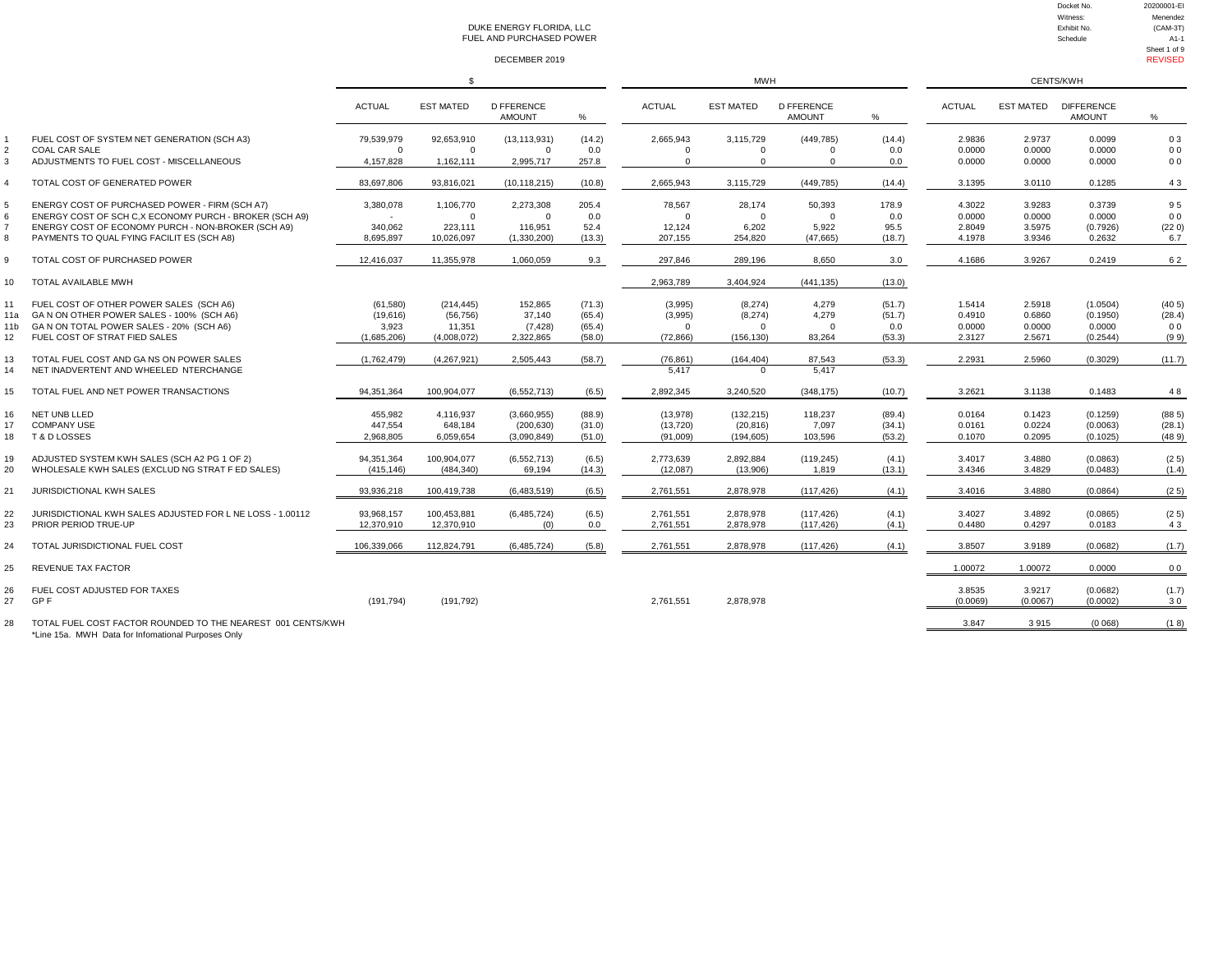Docket No. 20200001-EI Witness: Menendez<br>
Exhibit No. (CAM-3T)

#### DUKE ENERGY FLORIDA, LLC Exhibit No. (CAM-3T) FUEL AND PURCHASED POWER THE SCHEDULATION CONTROL AND SCHEDULE AND PURCHASED POWER THE SCHEDULE AND PURCHASED POWER<br>ST RECOVERY CLAUSE CALCULATION Sheet 2 of 9 CONSTRECOVERY CLAUSE CALCULATION Sheet 2 of 9<br>COST RECOVERY CLAUSE CALCULATION Sheet 2019<br>YEAR TO DATE - DECEMBER 2019 YEAR TO DATE - DECEMBER 2019

|                                    |                                                                                                                                                                                                              | -S                                                   |                                                        |                                                          |                               |                                                     | <b>CENTS/KWH</b>                                    |                                              |                              |                                      |                                      |                                            |                                         |
|------------------------------------|--------------------------------------------------------------------------------------------------------------------------------------------------------------------------------------------------------------|------------------------------------------------------|--------------------------------------------------------|----------------------------------------------------------|-------------------------------|-----------------------------------------------------|-----------------------------------------------------|----------------------------------------------|------------------------------|--------------------------------------|--------------------------------------|--------------------------------------------|-----------------------------------------|
|                                    |                                                                                                                                                                                                              | <b>ACTUAL</b>                                        | <b>EST MATED</b>                                       | <b>D FFERENCE</b><br><b>AMOUNT</b>                       | %                             | <b>ACTUAL</b>                                       | <b>EST MATED</b>                                    | <b>D FFERENCE</b><br><b>AMOUNT</b>           | %                            | <b>ACTUAL</b>                        | <b>EST MATED</b>                     | <b>DIFFERENCE</b><br><b>AMOUNT</b>         | %                                       |
| 3                                  | FUEL COST OF SYSTEM NET GENERATION (SCH A3)<br><b>COAL CAR SALE</b><br>ADJUSTMENTS TO FUEL COST - MISCELLANEOUS                                                                                              | 1,230,882,664<br>(178, 380)<br>20,106,418            | 1,228,035,464<br>$\Omega$<br>14,343,516                | 2,847,200<br>(178, 380)<br>5,762,902                     | 0.2<br>0.0<br>40.2            | 39,746,616<br>$\Omega$<br>$\Omega$                  | 40,089,304<br>$\Omega$<br>$\Omega$                  | (342, 689)<br>$\Omega$<br>$\Omega$           | (0.9)<br>0.0<br>0.0          | 3.0968<br>0.0000<br>0.0000           | 3.0632<br>0.0000<br>0.0000           | 0.0336<br>0.0000<br>0.0000                 | 1.1<br>0 <sub>0</sub><br>0 <sub>0</sub> |
|                                    | TOTAL COST OF GENERATED POWER                                                                                                                                                                                | 1,250,810,702                                        | 1,242,378,980                                          | 8,431,722                                                | 0.7                           | 39,746,616                                          | 40,089,304                                          | (342, 689)                                   | (0.9)                        | 3.1470                               | 3.0990                               | 0.0480                                     | 16                                      |
|                                    | ENERGY COST OF PURCHASED POWER - FIRM (SCH A7)<br>ENERGY COST OF SCH C.X ECONOMY PURCH - BROKER (SCH A9)<br>ENERGY COST OF ECONOMY PURCH - NON-BROKER (SCH A9)<br>PAYMENTS TO QUAL FYING FACILIT ES (SCH A8) | 93,905,144<br>$\Omega$<br>5.914.484<br>99.477.111    | 76,836,292<br>$\mathbf 0$<br>2.923.082<br>110,423,752  | 17,068,852<br>$\mathbf 0$<br>2.991.402<br>(10, 946, 641) | 22.2<br>0.0<br>102.3<br>(9.9) | 2,351,996<br>$\Omega$<br>144.528<br>2,487,579       | 1,967,131<br>$\Omega$<br>74.548<br>2,724,789        | 384,865<br>$\Omega$<br>69.981<br>(237, 210)  | 19.6<br>0.0<br>93.9<br>(8.7) | 3.9926<br>0.0000<br>4.0923<br>3.9990 | 3.9060<br>0.0000<br>3.9211<br>4.0526 | 0.0866<br>0.0000<br>0.1712<br>(0.0536)     | 22<br>0 <sub>0</sub><br>4.4<br>(13)     |
| 9                                  | TOTAL COST OF PURCHASED POWER                                                                                                                                                                                | 199,296,739                                          | 190,183,126                                            | 9,113,613                                                | 4.8                           | 4,984,104                                           | 4,766,468                                           | 217,636                                      | 4.6                          | 3.9986                               | 3.9900                               | 0.0086                                     | 02                                      |
| 10                                 | TOTAL AVAILABLE MWH                                                                                                                                                                                          |                                                      |                                                        |                                                          |                               | 44.730.720                                          | 44.855.772                                          | (125.052)                                    | (0.3)                        |                                      |                                      |                                            |                                         |
| 11<br>11a<br>11 <sub>b</sub><br>12 | FUEL COST OF OTHER POWER SALES (SCH A6)<br>GA N ON OTHER POWER SALES - 100% (SCH A6)<br>GA N ON TOTAL POWER SALES - 20% (SCH A6)<br>FUEL COST OF STRAT FIED SALES                                            | (4,456,354)<br>(1,649,135)<br>78.518<br>(55.795.180) | (4,834,701)<br>(1,656,431)<br>64.544<br>(54, 653, 263) | 378,347<br>7,296<br>13.973<br>(1, 141, 918)              | (7.8)<br>(0.4)<br>21.7<br>2.1 | (151, 162)<br>(151, 162)<br>$\Omega$<br>(2,680,833) | (141, 389)<br>(141, 389)<br>$\Omega$<br>(2,453,803) | (9,773)<br>(9,773)<br>$\Omega$<br>(227, 030) | 6.9<br>6.9<br>0.0<br>9.3     | 2.9481<br>1.0910<br>0.0000<br>2.0813 | 3.4194<br>1.1715<br>0.0000<br>2.2273 | (0.4713)<br>(0.0805)<br>0.0000<br>(0.1460) | (138)<br>(69)<br>0 <sub>0</sub><br>(66) |
| 13<br>14                           | TOTAL FUEL COST AND GA NS ON POWER SALES<br>NET INADVERTENT AND WHEELED NTERCHANGE                                                                                                                           | (61, 822, 152)                                       | (61,079,851)                                           | (742, 302)                                               | 1.2                           | (2,831,995)<br>229.627                              | (2,595,192)<br>107.645                              | (236, 803)<br>121.982                        | 9.1                          | 2.1830                               | 2.3536                               | (0.1706)                                   | (73)                                    |
| 15                                 | TOTAL FUEL AND NET POWER TRANSACTIONS                                                                                                                                                                        | 1,388,285,289                                        | 1,371,482,256                                          | 16,803,034                                               | 1.2                           | 42,128,352                                          | 42,368,225                                          | (239, 873)                                   | (0.6)                        | 3.2954                               | 3.2371                               | 0.0583                                     | 18                                      |
| 16<br>17<br>18                     | NET UNB LLED<br><b>COMPANY USE</b><br><b>T&amp;DLOSSES</b>                                                                                                                                                   | (4,877,144)<br>4.994.891<br>87.225.368               | (4,781,443)<br>6,508,234<br>90,729,998                 | (95, 701)<br>(1,513,343)<br>(3,504,630)                  | 2.0<br>(23.3)<br>(3.9)        | 84.047<br>(148, 493)<br>(2,638,561)                 | 161,728<br>(199, 795)<br>(2,773,127)                | (77, 681)<br>51,302<br>134,566               | (48.0)<br>(25.7)<br>(4.9)    | (0.0124)<br>0.0127<br>0.2212         | (0.0121)<br>0.0165<br>0.2294         | (0.0003)<br>(0.0038)<br>(0.0082)           | 25<br>(230)<br>(36)                     |
| 19<br>20                           | ADJUSTED SYSTEM KWH SALES (SCH A2 PG 1 OF 2)<br>WHOLESALE KWH SALES (EXCLUD NG STRAT F ED SALES)                                                                                                             | 1.388.285.289<br>(8.398.720)                         | 1,371,482,256<br>(8,459,368)                           | 16,803,034<br>60,647                                     | 1.2<br>(0.7)                  | 39,425,345<br>(238.000)                             | 39.557.031<br>(243,064)                             | (131, 686)<br>5.063                          | (0.3)<br>(2.1)               | 3.5213<br>3.5289                     | 3.4671<br>3.4803                     | 0.0542<br>0.0486                           | 16<br>1.4                               |
| 21                                 | JURISDICTIONAL KWH SALES                                                                                                                                                                                     | 1,379,886,569                                        | 1,363,022,888                                          | 16,863,681                                               | $1.2$                         | 39,187,344                                          | 39,313,967                                          | (126, 623)                                   | (0.3)                        | 3.5213                               | 3.4670                               | 0.0543                                     | 16                                      |
| 22<br>23                           | JURISDICTIONAL KWH SALES ADJUSTED FOR L NE LOSS - 1.00112<br>PRIOR PERIOD TRUE-UP                                                                                                                            | 1,380,352,068<br>148.450.915                         | 1,363,482,653<br>148.450.920                           | 16,869,415<br>(5)                                        | 1.2<br>0.0                    | 39,187,344<br>39.187.344                            | 39,313,967<br>39,313,967                            | (126, 623)<br>(126, 623)                     | (0.3)<br>(0.3)               | 3.5224<br>0.3788                     | 3.4682<br>0.3776                     | 0.0542<br>0.0012                           | 16<br>03                                |
| 24                                 | TOTAL JURISDICTIONAL FUEL COST                                                                                                                                                                               | 1,528,802,983                                        | 1,511,933,573                                          | 16,869,410                                               | 1.1                           | 39,187,344                                          | 39,313,967                                          | (126, 623)                                   | (0.3)                        | 3.9012                               | 3.8458                               | 0.0554                                     | 1.4                                     |
| 25                                 | <b>REVENUE TAX FACTOR</b>                                                                                                                                                                                    |                                                      |                                                        |                                                          |                               |                                                     |                                                     |                                              |                              | 1.00072                              | 1.00072                              | 0.0000                                     | 0 <sub>0</sub>                          |
| 26<br>27                           | FUEL COST ADJUSTED FOR TAXES<br>GP F                                                                                                                                                                         | (2,301,526)                                          | (2,301,526)                                            |                                                          |                               | 39,187,344                                          | 39,313,967                                          |                                              |                              | 3.9040<br>(0.0059)                   | 3.8486<br>(0.0059)                   | 0.0554<br>0.0000                           | 1.4<br>1000                             |
| 28                                 | TOTAL FUEL COST FACTOR ROUNDED TO THE NEAREST 001 CENTS/KWH                                                                                                                                                  |                                                      |                                                        |                                                          |                               |                                                     |                                                     |                                              |                              | 3.898                                | 3843                                 | 0 0 5 5                                    | 1.4                                     |

\*Line 15a. MWH Data for Infomational Purposes Only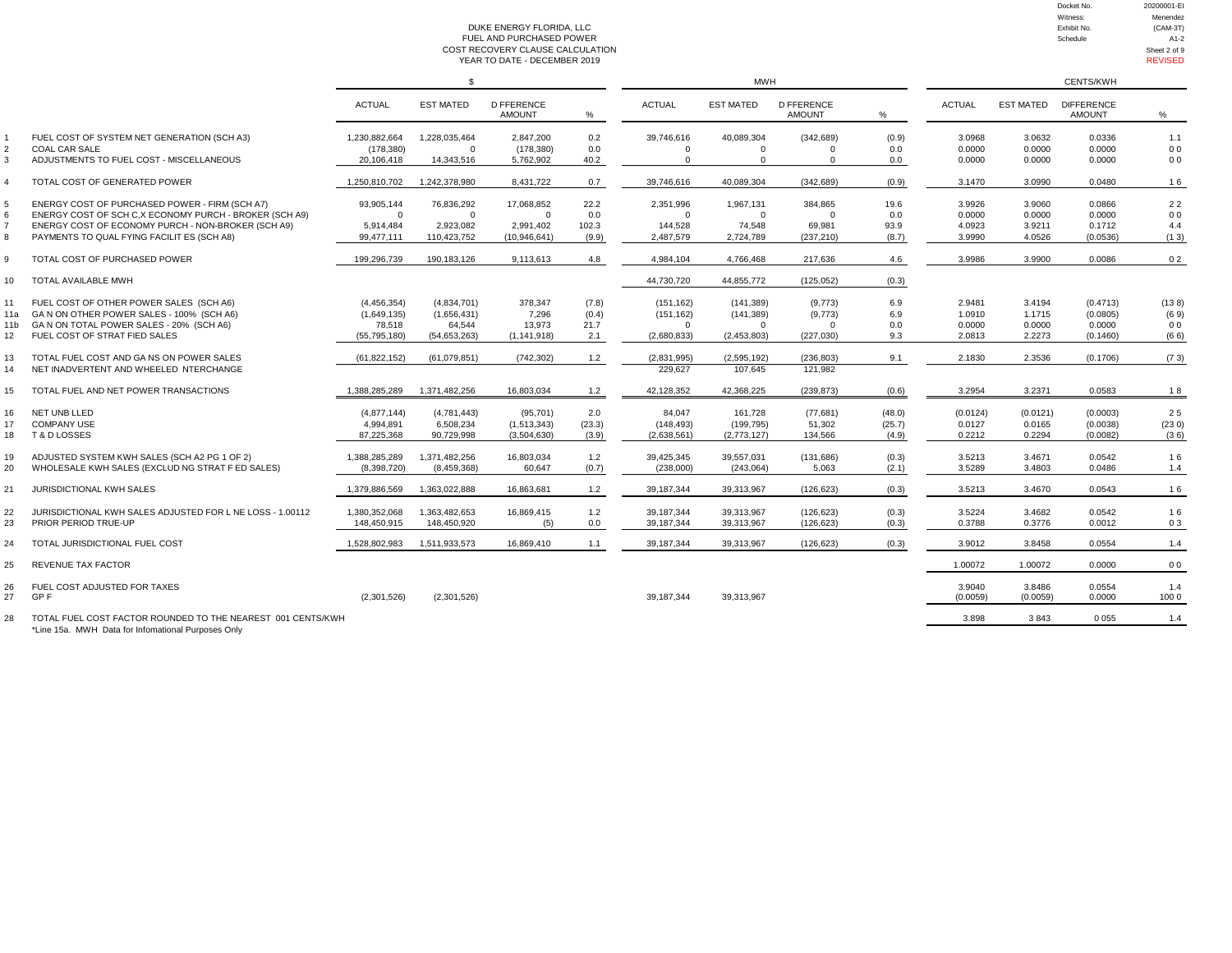#### DUKE ENERGY FLOR DA, LLC Exhibit No. (CAM-3T) CALCULATION OF TRUE-UP AND INTEREST PROVISION Schedule A2-1 DECEMBER 2019 Sheet 3 of 9

|       |                                                                                                 |                          | <b>CURRENT MONTH</b> |                   |                | YEAR TO DATE      |                  |                      |         |  |  |  |
|-------|-------------------------------------------------------------------------------------------------|--------------------------|----------------------|-------------------|----------------|-------------------|------------------|----------------------|---------|--|--|--|
|       |                                                                                                 | <b>ACTUAL</b>            | <b>EST MATED</b>     | <b>D FFERENCE</b> | PERCENT        | <b>ACTUAL</b>     | <b>EST MATED</b> | <b>D FFERENCE</b>    | PERCENT |  |  |  |
| А.    | FUEL COSTS AND NET POWER TRANSACTIONS                                                           |                          |                      |                   |                |                   |                  |                      |         |  |  |  |
| 1.    | FUEL COST OF SYSTEM NET GENERATION                                                              | \$79,539,979             | 92,653,910           | (\$13,113,931)    | (14.2)         | \$1,230,882,664   | \$1,228,035,464  | \$2,847,200          | 0.2     |  |  |  |
| 1a.   | <b>COAL CAR SALE</b>                                                                            | $\overline{\phantom{a}}$ | $\mathbf 0$          | $\mathbf{0}$      | 0.0            | (178, 380)        | $\mathbf 0$      | (178, 380)           | 0.0     |  |  |  |
| 2.    | FUEL COST OF POWER SOLD                                                                         | (61, 580)                | (214, 445)           | 152,865           | (71.3)         | (4,456,354)       | (4,834,701)      | 378.347              | (7.8)   |  |  |  |
| 2a.   | <b>GA N ON POWER SALES</b>                                                                      | (15,693)                 | (45, 405)            | 29,712            | (65.4)         | (1,570,617)       | (1,591,887)      | 21,270               | (1.3)   |  |  |  |
| $3$ . | FUEL COST OF PURCHASED POWER                                                                    | 3,380,078                | 1,106,770            | 2,273,308         | 205.4          | 93,905,144        | 76,836,292       | 17,068,852           | 22.2    |  |  |  |
| За.   | ENERGY PAYMENTS TO QUAL FY NG FACILIT ES                                                        | 8,695,897                | 10,026,097           | (1,330,200)       | (13.3)         | 99,477,111        | 110,423,752      | (10,946,641)         | (9.9)   |  |  |  |
| 4.    | ENERGY COST OF ECONOMY PURCHASES                                                                | 340,062                  | 223,111              | 116,951           | 52.4           | 5,914,484         | 2,923,082        | 2,991,402            | 102.3   |  |  |  |
|       | TOTAL FUEL & NET POWER TRANSACTIONS                                                             |                          |                      |                   |                |                   |                  |                      |         |  |  |  |
| 5.    |                                                                                                 | 91,878,743               | 103,750,038          | (11, 871, 295)    | (11.4)         | 1,423,974,051     | 1,411,792,002    | 12,182,049           | 0.9     |  |  |  |
| 6.    | ADJUSTMENTS TO FUEL COST:                                                                       |                          |                      |                   |                |                   |                  |                      |         |  |  |  |
| 6а.   | FUEL COST OF STRAT FIED SALES                                                                   | (1,685,206)              | (4,008,072)          | 2,322,865         | (580)          | (55, 795, 180)    | (54, 653, 263)   | (1, 141, 918)        | 2.1     |  |  |  |
| 6b.   | OTHER- JURISDICTIONAL ADJUSTMENTS (see detail below)                                            | 4,157,828                | 1,162,111            | 2,995,717         | 2578           | 20,106,418        | 14,343,516       | 5,762,902            | 40.2    |  |  |  |
| 6c.   | OTHER - PRIOR PERIOD ADJUSTMENT                                                                 | $\Omega$                 | $\Omega$             | $\mathbf 0$       | 0 <sub>0</sub> | $\mathbf 0$       | 0                | $\Omega$             | 0.0     |  |  |  |
| 7.    | ADJUSTED TOTAL FUEL & NET PWR TRNS                                                              | \$94.351.364             | \$100,904,077        | (\$6,552,713)     | (6.5)          | \$1,388,285,289   | \$1,371,482,256  | \$16,803,034         | 1.2     |  |  |  |
|       | FOOTNOTE: DETAIL OF LINE 6b ABOVE                                                               |                          |                      |                   |                |                   |                  |                      |         |  |  |  |
|       | INSPECTION & FUEL ANALYSIS REPORTS {Wholesale Portion}                                          | \$0                      | \$0                  | \$0               |                | \$0               | \$0              | \$0                  |         |  |  |  |
|       | CITRUS CC INEFFICIENT USE                                                                       | $\Omega$                 | $\Omega$             | $\mathbf 0$       |                | $\Omega$          | $\Omega$         | $\Omega$             |         |  |  |  |
|       | UNIVERSITY OF FLORIDA STEAM REVENUE ALLOCATION {Wholesale Portion}<br>FPD AGREEMENT TERMINATION | 440<br>$\Omega$          | $\Omega$<br>$\Omega$ | 440<br>$\Omega$   |                | 7,150<br>$\Omega$ | 0<br>$\Omega$    | 7,150<br>$\mathbf 0$ |         |  |  |  |
|       | TANK BOTTOM ADJUSTMENT                                                                          | $\Omega$                 | $\Omega$             | $\Omega$          |                | $\Omega$          | $\Omega$         | $\Omega$             |         |  |  |  |
|       | AERIAL SURVEY ADJUSTMENT (Coal Pile)                                                            | 3,057,408                | O                    | 3,057,408         |                | 5,821,944         | $\Omega$         | 5,821,944            |         |  |  |  |
|       | FDP AGREEMENT TERMINATION                                                                       | 1,099,979                | O                    | 1,099,979         |                | 14,186,731        | O                | 14,186,731           |         |  |  |  |
|       | RAIL CAR SALE PROCEEDS                                                                          | $\Omega$                 | O                    | 0                 |                | $\Omega$          | $\Omega$         | $\Omega$             |         |  |  |  |
|       | Gain/Loss on Disposition of Oil                                                                 | $\Omega$                 | $\Omega$             | $\Omega$          |                | $\Omega$          | $\Omega$         | $\Omega$             |         |  |  |  |

| <b>Udillicuss UII Dispusitiui UI UII</b> |             |             |              |     |                   |
|------------------------------------------|-------------|-------------|--------------|-----|-------------------|
| NET METER SETTLEMENT                     |             |             | 90.593       |     | 90,593            |
| N/A - Not used                           |             |             |              |     |                   |
| Derivative Collateral Interest           |             |             |              |     |                   |
| SUBTOTAL L NE 6b SHOWN ABOVE             | \$4.157.828 | \$4,157,828 | \$20,106,418 | \$0 | ,106,418<br>\$20. |
|                                          |             |             |              |     |                   |

B. KWH SALES

| <b>JURISDICTIONAL SALES</b>           | 2.761.550.962 | 2.878.977.695 | (117.426.733) | (4.1)  | 39.187.342.961 | 39.313.967.025 | (126.624.064) | (0.3) |
|---------------------------------------|---------------|---------------|---------------|--------|----------------|----------------|---------------|-------|
| NON JURISDICTIONAL (WHOLESALE) SALES  | 12.087.090    | 13.906.069    | (1.818.979)   | (13.1) | 238.000.092    | 243.063.578    | (5,063,486)   | (2.1) |
| <b>TOTAL SALES</b>                    | 2.773.638.052 | 2.892.883.764 | (119.245.712) | (4.1)  | 39,425,343,053 | 39.557.030.603 | (131.687.550) | (0.3) |
| JURISDICTIONAL SALES % OF TOTAL SALES | 99.56         | 99 52         | 0.04          | 0.0    | 99.40          | 99.39          | 0.01          | 0.0   |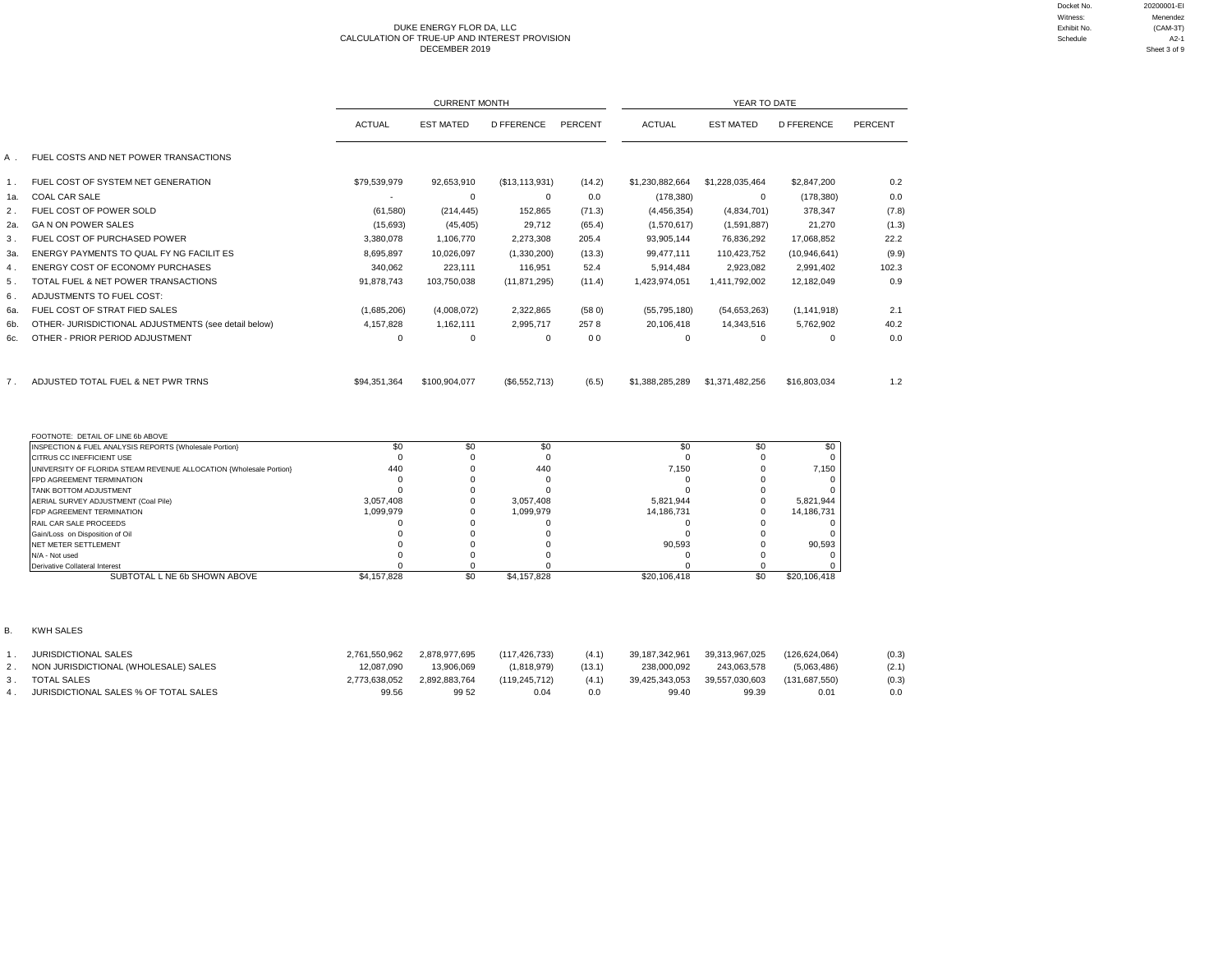DUKE ENERGY FLOR DA, LLC Exhibit No. (CAM-3T) CALCULATION OF TRUE-UP AND INTEREST PROVISION<br>DECEMBER 2019 00:4 2-2<br>Sheet 4 of 9 DECEMBER 2019 Sheet 4 of 9

|        |                                                            |                | <b>CURRENT MONTH</b> |                   |                | YEAR TO DATE    |                  |                   |                |  |  |  |
|--------|------------------------------------------------------------|----------------|----------------------|-------------------|----------------|-----------------|------------------|-------------------|----------------|--|--|--|
|        |                                                            | <b>ACTUAL</b>  | <b>EST MATED</b>     | <b>D FFERENCE</b> | PERCENT        | <b>ACTUAL</b>   | <b>EST MATED</b> | <b>D FFERENCE</b> | <b>PERCENT</b> |  |  |  |
| C.     | TRUE UP CALCULATION                                        |                |                      |                   |                |                 |                  |                   |                |  |  |  |
| 1.     | JURISDICTIONAL FUEL REVENUE                                | \$105,460,463  | \$114,184,412        | (\$8,723,949)     | (7.6)          | \$1,548,367,879 | \$1,553,120,468  | (\$4,752,589)     | (0.3)          |  |  |  |
| 2.     | ADJUSTMENTS:                                               | $\Omega$       | 0                    | O                 | 0.0            | 0               | $\Omega$         |                   | 0.0            |  |  |  |
| 2a.    | TRUE UP PROVISION                                          | (12, 370, 910) | (12, 370, 910)       |                   | 0.0            | (148, 450, 915) | (148, 450, 920)  |                   | 0.0            |  |  |  |
| $2b$ . | <b>NCENTIVE PROVISION</b>                                  | 191.794        | 191.792              | $\mathcal{P}$     | 0 <sub>0</sub> | 2,301,526       | 2,301,526        | (0)               | 0.0            |  |  |  |
| 3.     | TOTAL JURISDICTIONAL FUEL REVENUE                          | 93,281,347     | 102,005,294          | (8,723,947)       | (86)           | 1,402,218,490   | 1,406,971,074    | (4,752,584)       | (0.3)          |  |  |  |
| 4.     | ADJ TOTAL FUEL & NET PWR TRNS (L NE A7)                    | 94,351,364     | 100,904,077          | (6, 552, 713)     | (65)           | 1,388,285,289   | 1,371,482,256    | 16,803,034        | 1.2            |  |  |  |
| 5.     | JURISDICTIONAL SALES % OF TOT SALES (L NE B4)              | 99.56          | 99 52                | 0.04              | 0 <sub>0</sub> | 99.40           | 99.39            | 0.01              | 0.0            |  |  |  |
| 6.     | JURISDICTIONAL FUEL & NET POWER TRANSACTIONS               |                |                      |                   |                |                 |                  |                   |                |  |  |  |
|        | (L NE C4 * L NE C5 * 1 00112 LOSS MULT PLIER)              | 93.968.157     | 100.453.881          | (6,485,724)       | (65)           | 1,380,352,068   | 1.363.482.653    | 16.869.415        | 1.2            |  |  |  |
| 7.     | TRUE UP PROVISION FOR THE MONTH OVER/(UNDER)               |                |                      |                   |                |                 |                  |                   |                |  |  |  |
|        | COLLECTION (LINE C3 - C6)                                  | (686, 810)     | 1.551.413            | (2,238,223)       | (1443)         | 21,866,422      | 43,488,421       | (21, 621, 999)    | (49.7)         |  |  |  |
| 8.     | NTEREST PROVISION FOR THE MONTH (L NE D10)                 | (58, 911)      | (41, 829)            | (17,082)          | 408            | (3,435,661)     | (3,522,429)      | 86,768            | (2.5)          |  |  |  |
| 9.     | TRUE UP & NTEREST PROVISION BEG OF MONTH/PERIOD            | (47, 623, 102) | (28, 343, 173)       | (19, 279, 929)    | 680            | (202, 879, 590) | (202, 879, 590)  | $\Omega$          | 0.0            |  |  |  |
| 10.    | TRUE UP COLLECTED (REFUNDED)                               | 12.370.910     | 12.370.910           | (0)               | 0 <sub>0</sub> | 148.450.915     | 148.450.920      | (5)               | 0.0            |  |  |  |
| 11.    | END OF PERIOD TOTAL NET TRUE UP (LINES C7 + C8 + C9 + C10) | (35,997,914)   | (14, 462, 679)       | (21, 535, 235)    | 1489           | (35,997,914)    | (14, 462, 679)   | (21, 535, 235)    | 148.9          |  |  |  |
| 12.    | OTHER:                                                     | $\Omega$       |                      |                   |                | O               |                  | n                 |                |  |  |  |
| 13.    | END OF PERIOD TOTAL NET TRUE UP<br>(L NES C11 + C12)       | (\$35,997,914) | (14, 462, 679)       | (21, 535, 235)    | 148.9          | (\$35,997,914)  | (14, 462, 679)   | (21, 535, 235)    | 148.9          |  |  |  |

### D. NTEREST PROVISION

|                | BEGINN NG TRUE UP (L NE C9)                   | (\$182, 171, 211) | N/A | -- | $-$ |            |
|----------------|-----------------------------------------------|-------------------|-----|----|-----|------------|
| 2.             | ENDING TRUE UP (LINES C7 + C9 + C10 + C12)    | (202, 500, 688)   | N/A | -- | --  |            |
| $\mathbf{3}$ . | TOTAL OF BEG NNING & END NG TRUE UP           | (384, 671, 899)   | N/A | -- | $-$ | <b>NOT</b> |
| 4.             | AVERAGE TRUE UP (50% OF L NE D3)              | (192, 335, 949)   | N/A | ۰. | ۰.  |            |
| 5.             | INTEREST RATE - FIRST DAY OF REPORTING MONTH  | 2.300             | N/A | -- | $-$ |            |
| 6.             | INTEREST RATE - FIRST DAY OF SUBSEQUENT MONTH | 2.420             | N/A | ۰. | ۰.  |            |
|                | TOTAL (L NE D5 + LINE D6)                     | 4.720             | N/A |    |     |            |
| 8.             | AVERAGE NTEREST RATE (50% OF L NE D7)         | 2.360             | N/A | -- | --  |            |
| 9.             | MONTHLY AVERAGE INTEREST RATE (LINE D8/12)    | 0.197             | N/A | -- | $-$ |            |
| 10.            | INTEREST PROVISION (LINE D4 * L NE D9)        | (\$378,902)       | N/A | -- | --  |            |

Docket No. 20200001-EI Witness: Menendez<br>Exhibit No. (CAM-3T)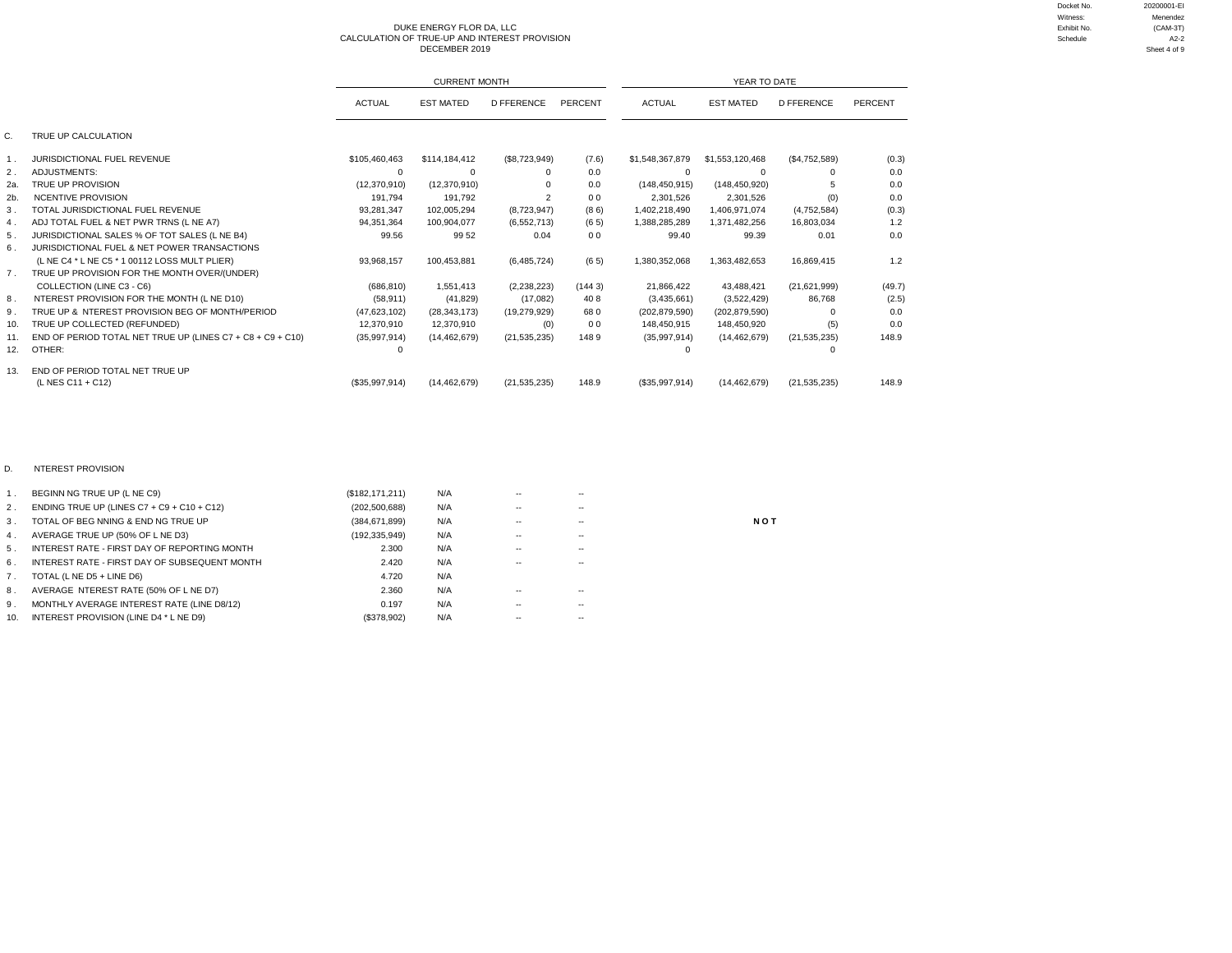### **A-3 Generating System Comparative Data Report**

Duke Energy Florida, LLC

| 1 - HEAVY OIL<br>$0.0 \%$<br>$\Omega$<br>$\mathbf 0$<br>$\Omega$<br>2 - LIGHT OIL<br>14,226,223<br>122.1 %<br>6,406,086<br>7,820,137<br>3 - COAL<br>9.0%<br>161,620,864<br>148,303,407<br>13,317,457<br>$4 - GAS$<br>1,055,035,576<br>(18, 290, 394)<br>$(1.7\%)$<br>1,073,325,970<br>5 - NUCLEAR<br>0.0%<br>$\mathbf 0$<br>$\Omega$<br>$\Omega$<br>6<br>$\overline{7}$<br>$8 - TOTAL(S)$<br>0.2%<br>1,230,882,664<br>1,228,035,463<br>2,847,201<br><b>SYSTEM NET GENERATION (MWH)</b><br>$0.0 \%$<br>9 - HEAVY OIL<br>$\mathbf 0$<br>$\Omega$<br>10 - LIGHT OIL<br>75.9%<br>33,046<br>18,782<br>14,264<br>11 - COAL<br>4,321,614<br>711,569<br>19.7%<br>3,610,045<br>12 - GAS<br>35,169,835<br>36,234,383<br>(1,064,548)<br>$(2.9\%)$<br>13 - NUCLEAR<br>$0.0 \%$<br>$\Omega$<br>$\Omega$<br>$\Omega$<br>14 - SOLAR<br>222,124<br>226,096<br>(3,972)<br>$(1.8\%)$<br>15<br>16 - TOTAL (MWH)<br>40,089,306<br>39,746,619<br>(342, 687)<br>$(0.9\%)$<br>UNITS OF FUEL BURNED<br>17 - HEAVY OIL (BBL)<br>0.0%<br>$\Omega$<br>$\mathbf 0$<br>$\Omega$<br>18 - LIGHT OIL (BBL)<br>121,326<br>51,716<br>136.7%<br>69,610<br>1,976,271<br>19 - COAL (TON)<br>1,666,570<br>309,701<br>18.6%<br>20 - GAS (MCF)<br>262,546,275<br>$(1.3\%)$<br>266,088,201<br>(3,541,926)<br>$0.0 \%$<br>21 - NUCLEAR (MMBTU)<br>$\Omega$<br>0<br>$\Omega$<br>22<br>23<br><b>BTUS BURNED (MILLION BTU)</b><br>24 - HEAVY OIL<br>0.0%<br>$\Omega$<br>$\Omega$<br>25 - LIGHT OIL<br>698,679<br>297,830<br>400,849<br>134.6%<br>26 - COAL<br>44,098,849<br>15.5%<br>38,166,941<br>5,931,908<br>27 - GAS<br>268,325,594<br>268,575,668<br>(250, 074)<br>(0.1 %)<br>0.0%<br>28 - NUCLEAR<br>$\mathbf 0$<br>$\Omega$<br>$\Omega$<br>29<br>30<br>2.0%<br>31 - TOTAL (MILLION BTU)<br>313,123,122<br>307,040,439<br>6,082,683 | <b>FUEL COST OF SYSTEM</b> | <b>ACTUAL</b> | <b>ESTIMATED</b> | <b>DIFFERENCE</b> | DIFFERENCE (%) |
|----------------------------------------------------------------------------------------------------------------------------------------------------------------------------------------------------------------------------------------------------------------------------------------------------------------------------------------------------------------------------------------------------------------------------------------------------------------------------------------------------------------------------------------------------------------------------------------------------------------------------------------------------------------------------------------------------------------------------------------------------------------------------------------------------------------------------------------------------------------------------------------------------------------------------------------------------------------------------------------------------------------------------------------------------------------------------------------------------------------------------------------------------------------------------------------------------------------------------------------------------------------------------------------------------------------------------------------------------------------------------------------------------------------------------------------------------------------------------------------------------------------------------------------------------------------------------------------------------------------------------------------------------------------------------------------------------------------------------------------------------------------------------------------------|----------------------------|---------------|------------------|-------------------|----------------|
|                                                                                                                                                                                                                                                                                                                                                                                                                                                                                                                                                                                                                                                                                                                                                                                                                                                                                                                                                                                                                                                                                                                                                                                                                                                                                                                                                                                                                                                                                                                                                                                                                                                                                                                                                                                              | <b>NET GENERATION (\$)</b> |               |                  |                   |                |
|                                                                                                                                                                                                                                                                                                                                                                                                                                                                                                                                                                                                                                                                                                                                                                                                                                                                                                                                                                                                                                                                                                                                                                                                                                                                                                                                                                                                                                                                                                                                                                                                                                                                                                                                                                                              |                            |               |                  |                   |                |
|                                                                                                                                                                                                                                                                                                                                                                                                                                                                                                                                                                                                                                                                                                                                                                                                                                                                                                                                                                                                                                                                                                                                                                                                                                                                                                                                                                                                                                                                                                                                                                                                                                                                                                                                                                                              |                            |               |                  |                   |                |
|                                                                                                                                                                                                                                                                                                                                                                                                                                                                                                                                                                                                                                                                                                                                                                                                                                                                                                                                                                                                                                                                                                                                                                                                                                                                                                                                                                                                                                                                                                                                                                                                                                                                                                                                                                                              |                            |               |                  |                   |                |
|                                                                                                                                                                                                                                                                                                                                                                                                                                                                                                                                                                                                                                                                                                                                                                                                                                                                                                                                                                                                                                                                                                                                                                                                                                                                                                                                                                                                                                                                                                                                                                                                                                                                                                                                                                                              |                            |               |                  |                   |                |
|                                                                                                                                                                                                                                                                                                                                                                                                                                                                                                                                                                                                                                                                                                                                                                                                                                                                                                                                                                                                                                                                                                                                                                                                                                                                                                                                                                                                                                                                                                                                                                                                                                                                                                                                                                                              |                            |               |                  |                   |                |
|                                                                                                                                                                                                                                                                                                                                                                                                                                                                                                                                                                                                                                                                                                                                                                                                                                                                                                                                                                                                                                                                                                                                                                                                                                                                                                                                                                                                                                                                                                                                                                                                                                                                                                                                                                                              |                            |               |                  |                   |                |
|                                                                                                                                                                                                                                                                                                                                                                                                                                                                                                                                                                                                                                                                                                                                                                                                                                                                                                                                                                                                                                                                                                                                                                                                                                                                                                                                                                                                                                                                                                                                                                                                                                                                                                                                                                                              |                            |               |                  |                   |                |
|                                                                                                                                                                                                                                                                                                                                                                                                                                                                                                                                                                                                                                                                                                                                                                                                                                                                                                                                                                                                                                                                                                                                                                                                                                                                                                                                                                                                                                                                                                                                                                                                                                                                                                                                                                                              |                            |               |                  |                   |                |
|                                                                                                                                                                                                                                                                                                                                                                                                                                                                                                                                                                                                                                                                                                                                                                                                                                                                                                                                                                                                                                                                                                                                                                                                                                                                                                                                                                                                                                                                                                                                                                                                                                                                                                                                                                                              |                            |               |                  |                   |                |
|                                                                                                                                                                                                                                                                                                                                                                                                                                                                                                                                                                                                                                                                                                                                                                                                                                                                                                                                                                                                                                                                                                                                                                                                                                                                                                                                                                                                                                                                                                                                                                                                                                                                                                                                                                                              |                            |               |                  |                   |                |
|                                                                                                                                                                                                                                                                                                                                                                                                                                                                                                                                                                                                                                                                                                                                                                                                                                                                                                                                                                                                                                                                                                                                                                                                                                                                                                                                                                                                                                                                                                                                                                                                                                                                                                                                                                                              |                            |               |                  |                   |                |
|                                                                                                                                                                                                                                                                                                                                                                                                                                                                                                                                                                                                                                                                                                                                                                                                                                                                                                                                                                                                                                                                                                                                                                                                                                                                                                                                                                                                                                                                                                                                                                                                                                                                                                                                                                                              |                            |               |                  |                   |                |
|                                                                                                                                                                                                                                                                                                                                                                                                                                                                                                                                                                                                                                                                                                                                                                                                                                                                                                                                                                                                                                                                                                                                                                                                                                                                                                                                                                                                                                                                                                                                                                                                                                                                                                                                                                                              |                            |               |                  |                   |                |
|                                                                                                                                                                                                                                                                                                                                                                                                                                                                                                                                                                                                                                                                                                                                                                                                                                                                                                                                                                                                                                                                                                                                                                                                                                                                                                                                                                                                                                                                                                                                                                                                                                                                                                                                                                                              |                            |               |                  |                   |                |
|                                                                                                                                                                                                                                                                                                                                                                                                                                                                                                                                                                                                                                                                                                                                                                                                                                                                                                                                                                                                                                                                                                                                                                                                                                                                                                                                                                                                                                                                                                                                                                                                                                                                                                                                                                                              |                            |               |                  |                   |                |
|                                                                                                                                                                                                                                                                                                                                                                                                                                                                                                                                                                                                                                                                                                                                                                                                                                                                                                                                                                                                                                                                                                                                                                                                                                                                                                                                                                                                                                                                                                                                                                                                                                                                                                                                                                                              |                            |               |                  |                   |                |
|                                                                                                                                                                                                                                                                                                                                                                                                                                                                                                                                                                                                                                                                                                                                                                                                                                                                                                                                                                                                                                                                                                                                                                                                                                                                                                                                                                                                                                                                                                                                                                                                                                                                                                                                                                                              |                            |               |                  |                   |                |
|                                                                                                                                                                                                                                                                                                                                                                                                                                                                                                                                                                                                                                                                                                                                                                                                                                                                                                                                                                                                                                                                                                                                                                                                                                                                                                                                                                                                                                                                                                                                                                                                                                                                                                                                                                                              |                            |               |                  |                   |                |
|                                                                                                                                                                                                                                                                                                                                                                                                                                                                                                                                                                                                                                                                                                                                                                                                                                                                                                                                                                                                                                                                                                                                                                                                                                                                                                                                                                                                                                                                                                                                                                                                                                                                                                                                                                                              |                            |               |                  |                   |                |
|                                                                                                                                                                                                                                                                                                                                                                                                                                                                                                                                                                                                                                                                                                                                                                                                                                                                                                                                                                                                                                                                                                                                                                                                                                                                                                                                                                                                                                                                                                                                                                                                                                                                                                                                                                                              |                            |               |                  |                   |                |
|                                                                                                                                                                                                                                                                                                                                                                                                                                                                                                                                                                                                                                                                                                                                                                                                                                                                                                                                                                                                                                                                                                                                                                                                                                                                                                                                                                                                                                                                                                                                                                                                                                                                                                                                                                                              |                            |               |                  |                   |                |
|                                                                                                                                                                                                                                                                                                                                                                                                                                                                                                                                                                                                                                                                                                                                                                                                                                                                                                                                                                                                                                                                                                                                                                                                                                                                                                                                                                                                                                                                                                                                                                                                                                                                                                                                                                                              |                            |               |                  |                   |                |
|                                                                                                                                                                                                                                                                                                                                                                                                                                                                                                                                                                                                                                                                                                                                                                                                                                                                                                                                                                                                                                                                                                                                                                                                                                                                                                                                                                                                                                                                                                                                                                                                                                                                                                                                                                                              |                            |               |                  |                   |                |
|                                                                                                                                                                                                                                                                                                                                                                                                                                                                                                                                                                                                                                                                                                                                                                                                                                                                                                                                                                                                                                                                                                                                                                                                                                                                                                                                                                                                                                                                                                                                                                                                                                                                                                                                                                                              |                            |               |                  |                   |                |
|                                                                                                                                                                                                                                                                                                                                                                                                                                                                                                                                                                                                                                                                                                                                                                                                                                                                                                                                                                                                                                                                                                                                                                                                                                                                                                                                                                                                                                                                                                                                                                                                                                                                                                                                                                                              |                            |               |                  |                   |                |
|                                                                                                                                                                                                                                                                                                                                                                                                                                                                                                                                                                                                                                                                                                                                                                                                                                                                                                                                                                                                                                                                                                                                                                                                                                                                                                                                                                                                                                                                                                                                                                                                                                                                                                                                                                                              |                            |               |                  |                   |                |
|                                                                                                                                                                                                                                                                                                                                                                                                                                                                                                                                                                                                                                                                                                                                                                                                                                                                                                                                                                                                                                                                                                                                                                                                                                                                                                                                                                                                                                                                                                                                                                                                                                                                                                                                                                                              |                            |               |                  |                   |                |
|                                                                                                                                                                                                                                                                                                                                                                                                                                                                                                                                                                                                                                                                                                                                                                                                                                                                                                                                                                                                                                                                                                                                                                                                                                                                                                                                                                                                                                                                                                                                                                                                                                                                                                                                                                                              |                            |               |                  |                   |                |
|                                                                                                                                                                                                                                                                                                                                                                                                                                                                                                                                                                                                                                                                                                                                                                                                                                                                                                                                                                                                                                                                                                                                                                                                                                                                                                                                                                                                                                                                                                                                                                                                                                                                                                                                                                                              |                            |               |                  |                   |                |
|                                                                                                                                                                                                                                                                                                                                                                                                                                                                                                                                                                                                                                                                                                                                                                                                                                                                                                                                                                                                                                                                                                                                                                                                                                                                                                                                                                                                                                                                                                                                                                                                                                                                                                                                                                                              |                            |               |                  |                   |                |
|                                                                                                                                                                                                                                                                                                                                                                                                                                                                                                                                                                                                                                                                                                                                                                                                                                                                                                                                                                                                                                                                                                                                                                                                                                                                                                                                                                                                                                                                                                                                                                                                                                                                                                                                                                                              |                            |               |                  |                   |                |
|                                                                                                                                                                                                                                                                                                                                                                                                                                                                                                                                                                                                                                                                                                                                                                                                                                                                                                                                                                                                                                                                                                                                                                                                                                                                                                                                                                                                                                                                                                                                                                                                                                                                                                                                                                                              |                            |               |                  |                   |                |
|                                                                                                                                                                                                                                                                                                                                                                                                                                                                                                                                                                                                                                                                                                                                                                                                                                                                                                                                                                                                                                                                                                                                                                                                                                                                                                                                                                                                                                                                                                                                                                                                                                                                                                                                                                                              |                            |               |                  |                   |                |
|                                                                                                                                                                                                                                                                                                                                                                                                                                                                                                                                                                                                                                                                                                                                                                                                                                                                                                                                                                                                                                                                                                                                                                                                                                                                                                                                                                                                                                                                                                                                                                                                                                                                                                                                                                                              |                            |               |                  |                   |                |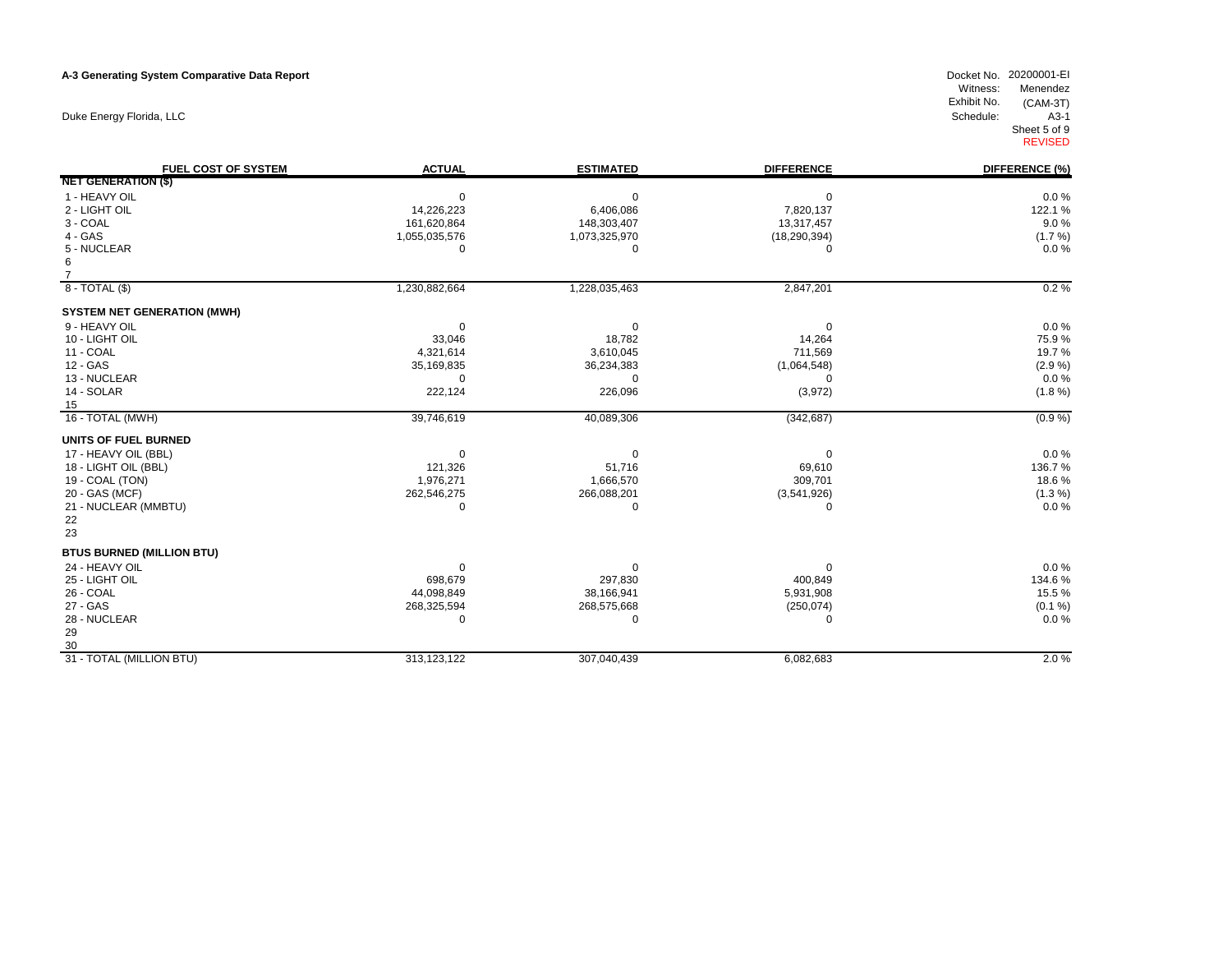| A-3 Generating System Comparative Data Report |               |                  |                   | Docket No. 20200001-EI<br>Witness:<br>Menendez<br>Exhibit No.<br>$(CAM-3T)$ |
|-----------------------------------------------|---------------|------------------|-------------------|-----------------------------------------------------------------------------|
| Duke Energy Florida, LLC                      |               |                  |                   | Schedule:<br>$A3-1$<br>Sheet 6 of 9                                         |
| FUEL COST OF SYSTEM                           | <b>ACTUAL</b> | <b>ESTIMATED</b> | <b>DIFFERENCE</b> | <b>REVISED</b><br>DIFFERENCE (%)                                            |
| <b>GENERATION MIX (% MWH)</b>                 |               |                  |                   |                                                                             |
| 32 - HEAVY OIL                                | 0.0           | 0.00             | 0.0               | $0.0 \%$                                                                    |
| 33 - LIGHT OIL                                | 0.1           | 0.05             | 0.0               | 77.5%                                                                       |
| 34 - COAL                                     | 10.9          | 9.01             | 1.9               | 20.7%                                                                       |
| 35 - GAS                                      | 88.5          | 90.38            | (1.9)             | (2.1 %)                                                                     |
| 36 - NUCLEAR                                  | 0.0           | 0.00             | 0.0               | $0.0 \%$                                                                    |
| 37 - SOLAR                                    | 056           | 0.56             | (0.01)            | (0.9 %)                                                                     |
| 38                                            |               |                  |                   |                                                                             |
| 39 - TOTAL (% MWH)                            | 100.0         | 100.0            | 0.0               | $0.0\%$                                                                     |
| FUEL COST PER UNIT (\$)                       |               |                  |                   |                                                                             |
| 40 - HEAVY OIL (\$/BBL)                       | 0 0 0         | 0.00             | 0.00              | 0.0%                                                                        |
| 41 - LIGHT OIL (\$/BBL)                       | 117 26        | 123.87           | (6.60)            | (5.3 %)                                                                     |
| 42 - COAL (\$/TON)                            | 81.78         | 88.99            | (7.21)            | (8.1 %)                                                                     |
| 43 - GAS (\$/MCF)                             | 4 0 2         | 4.03             | (0.02)            | (0.4 %)                                                                     |
| 44 - NUCLEAR (\$/MBTU)                        | 000           | 0.00             | 0.00              | 0.0%                                                                        |
| 45                                            |               |                  |                   |                                                                             |
| 46                                            |               |                  |                   |                                                                             |
| FUEL COST PER MILLION BTU (\$/MILLION BTU)    |               |                  |                   |                                                                             |
| 47 - HEAVY OIL                                | 000           | 0.00             | 0.00              | 0.0%                                                                        |
| 48 - LIGHT OIL                                | 20 36         | 21.51            | (1.15)            | (5.3 %)                                                                     |
| 49 - COAL                                     | 3.66          | 3.89             | (0.22)            | (5.7 %)                                                                     |
| 50 - GAS                                      | 393           | 4.00             | (0.06)            | (1.6 %)                                                                     |
| 51 - NUCLEAR                                  | 000           | 0.00             | 0.00              | 0.0%                                                                        |
| 52                                            |               |                  |                   |                                                                             |
| 53                                            |               |                  |                   |                                                                             |
| 54 - SYSTEM (\$/MBTU)                         | 393           | 4.00             | (0.07)            | $(1.7\%)$                                                                   |
| BTU BURNED PER KWH (BTU/KWH)                  |               |                  |                   |                                                                             |
| 55 - HEAVY OIL                                |               | 0                | 0                 | 0.0%                                                                        |
| 56 - LIGHT OIL                                | 21,143        | 15,857           | 5,285             | 33.3%                                                                       |
| 57 - COAL                                     | 10,204        | 10,572           | (368)             | $(3.5\%)$                                                                   |
| 58 - GAS                                      | 7,629         | 7,412            | 217               | 2.9%                                                                        |
| 59 - NUCLEAR                                  | 0             | 0                | $\Omega$          | $0.0 \%$                                                                    |
| 60                                            |               |                  |                   |                                                                             |
| 61                                            |               |                  |                   |                                                                             |
| 62 - SYSTEM (BTU/KWH)                         | 7,878         | 7,659            | 219               | 2.9%                                                                        |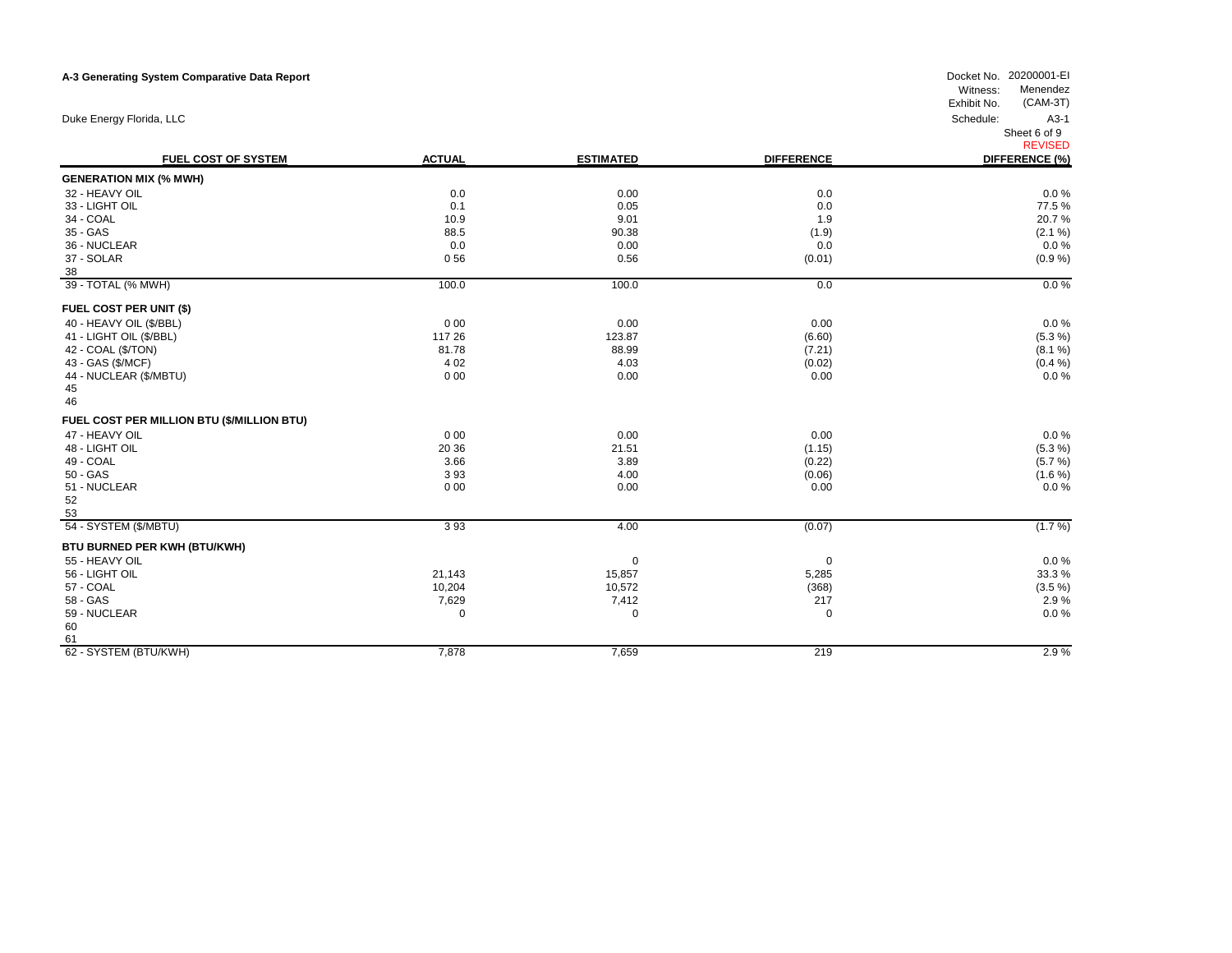| A-3 Generating System Comparative Data Report  | Docket No. 20200001-EI<br>Witness: |                  |                   |                                       |  |  |  |  |  |  |  |  |  |  |
|------------------------------------------------|------------------------------------|------------------|-------------------|---------------------------------------|--|--|--|--|--|--|--|--|--|--|
|                                                |                                    |                  |                   | Menendez<br>$(CAM-3T)$<br>Exhibit No. |  |  |  |  |  |  |  |  |  |  |
| Duke Energy Florida, LLC                       |                                    |                  |                   | Schedule:<br>$A3-1$                   |  |  |  |  |  |  |  |  |  |  |
|                                                |                                    |                  |                   | Sheet 7 of 9                          |  |  |  |  |  |  |  |  |  |  |
|                                                |                                    |                  |                   | <b>REVISED</b>                        |  |  |  |  |  |  |  |  |  |  |
| <b>FUEL COST OF SYSTEM</b>                     | <b>ACTUAL</b>                      | <b>ESTIMATED</b> | <b>DIFFERENCE</b> | DIFFERENCE (%)                        |  |  |  |  |  |  |  |  |  |  |
| <b>GENERATED FUEL COST PER KWH (CENTS/KWH)</b> |                                    |                  |                   |                                       |  |  |  |  |  |  |  |  |  |  |
| 63 - HEAVY OIL                                 | 000                                | 0.00             | 0.00              | $0.0 \%$                              |  |  |  |  |  |  |  |  |  |  |
| 64 - LIGHT OIL                                 | 43 05                              | 34.11            | 8.94              | 26.2%                                 |  |  |  |  |  |  |  |  |  |  |
| 65 - COAL                                      | 3.74                               | 4.11             | (0.37)            | (9.0 %)                               |  |  |  |  |  |  |  |  |  |  |
| 66 - GAS                                       | 3 0 0                              | 2.96             | 0.04              | 1.3%                                  |  |  |  |  |  |  |  |  |  |  |
| 67 - NUCLEAR                                   | 000                                | 0.00             | 0.00              | $0.0 \%$                              |  |  |  |  |  |  |  |  |  |  |
| 68                                             |                                    |                  |                   |                                       |  |  |  |  |  |  |  |  |  |  |
| 69                                             |                                    |                  |                   |                                       |  |  |  |  |  |  |  |  |  |  |
| 70 - SYSTEM (CENTS/KWH)                        | 3.10                               | 3.06             | 0.03              | 1.1%                                  |  |  |  |  |  |  |  |  |  |  |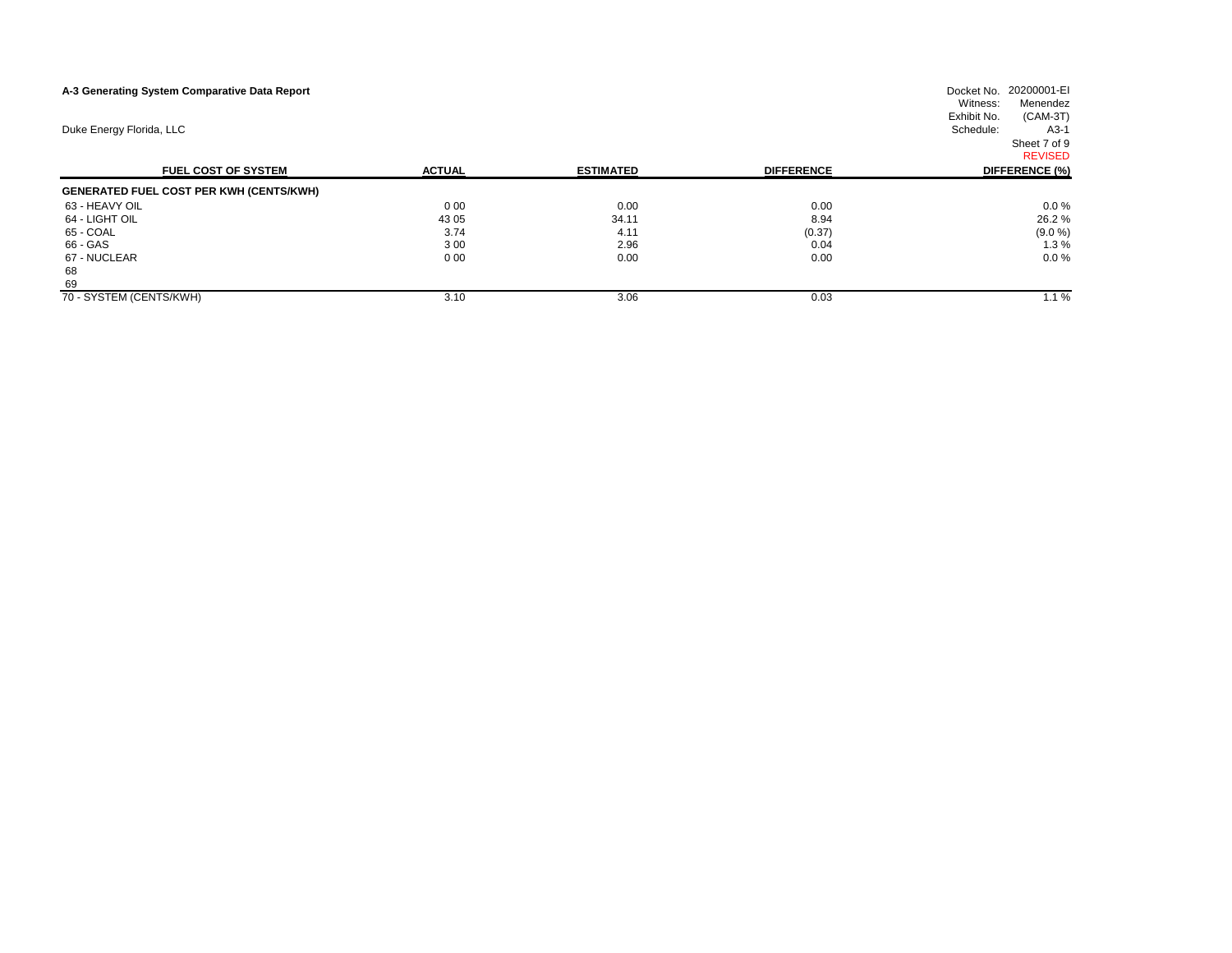| Duke Energy Florida, LLC<br>Schedule A6<br>Power Sold for the Month of<br>December 2019             |                                 |                                               |                                |                                     |                                       |                                       |                                                         | Docket No.<br>Witness:<br>Exhibit No.<br>Schedule       | 20200001-EI<br>Menendez<br>$(CAM-3T)$<br>A <sub>6</sub><br>Sheet 8 of 9 |
|-----------------------------------------------------------------------------------------------------|---------------------------------|-----------------------------------------------|--------------------------------|-------------------------------------|---------------------------------------|---------------------------------------|---------------------------------------------------------|---------------------------------------------------------|-------------------------------------------------------------------------|
| (1)                                                                                                 | (2)                             | (3)                                           | (4)<br><b>KWH Wheeled</b>      | (5)                                 | (6a)                                  | (6b)                                  | (7)                                                     | (8)                                                     | (9)                                                                     |
| Sold To                                                                                             | Type & Schedule                 | <b>Total KWH Sold</b><br>(000)                | from Other<br>Systems<br>(000) | KWH from Own<br>Generation<br>(000) | Fuel Cost<br>C/KWH                    | <b>Total Cost</b><br>C/KWH            | Fuel Adj Total                                          | <b>Total Cost</b><br>\$.                                | Gain on Sales<br>£.                                                     |
| <b>ESTIMATED</b>                                                                                    |                                 | 8.274                                         |                                | 8,274                               | 2.592                                 | 3.278                                 | 214.445.00                                              | 271.201.00                                              | 56,756.00                                                               |
| <b>ACTUAL</b>                                                                                       |                                 |                                               |                                |                                     |                                       |                                       |                                                         |                                                         |                                                                         |
| Reedy Creek Improvement District<br>Tampa Electric Company<br>The Energy Authority                  | $CR-1$<br>$CR-1$<br>Schedule OS | 3,820<br>100<br>75                            |                                | 3,820<br>100<br>75                  | 1.443<br>4.899<br>2.054               | 1.997<br>3.213<br>2.449               | 55,140.55<br>4.898.50<br>1.540.50                       | 76,284.90<br>3.213.21<br>1,836.75                       | 21,144.35<br>(1,685.29)<br>296.25                                       |
| <b>ADJUSTMENTS</b><br><b>PJM Settlements</b>                                                        |                                 |                                               |                                |                                     |                                       |                                       |                                                         | (139.15)                                                | (139.15)                                                                |
| Subtotal - Gain on Other Power Sales                                                                |                                 | 3,995                                         |                                | 3,995                               | 1.541                                 | 2.032                                 | 61,579.55                                               | 81,195.71                                               | 19,616.16                                                               |
| <b>CURRENT MONTH TOTAL</b><br><b>DIFFERENCE</b><br><b>DIFFERENCE %</b>                              |                                 | 3.995<br>(4,279)<br>(52)                      |                                | 3.995<br>(4,279)<br>(52)            | 1.541<br>(1.050)<br>(40.527)          | 2.032<br>(1.245)<br>(37.993)          | 61.579.55<br>(152, 865.45)<br>(71.28)                   | 81.195.71<br>(190,005.29)<br>(70.06)                    | 19.616.16<br>(37, 139.84)<br>(65.44)                                    |
| <b>CUMULATIVE ACTUAL</b><br><b>CUMULATIVE ESTIMATED</b><br><b>DIFFERENCE</b><br><b>DIFFERENCE %</b> |                                 | 151.162<br>141,388<br>9,774<br>$\overline{7}$ |                                | 151.162<br>141,388<br>9,774<br>7    | 2.948<br>3.419<br>(0.471)<br>(13.785) | 4.039<br>4.591<br>(0.552)<br>(12.023) | 4.456.354.48<br>4,834,701.00<br>(378, 346.52)<br>(7.83) | 6,105,488.42<br>6,491,132.00<br>(385, 643.58)<br>(5.94) | 1,649,134.86<br>1,656,431.00<br>(7, 296.14)<br>(0.44)                   |